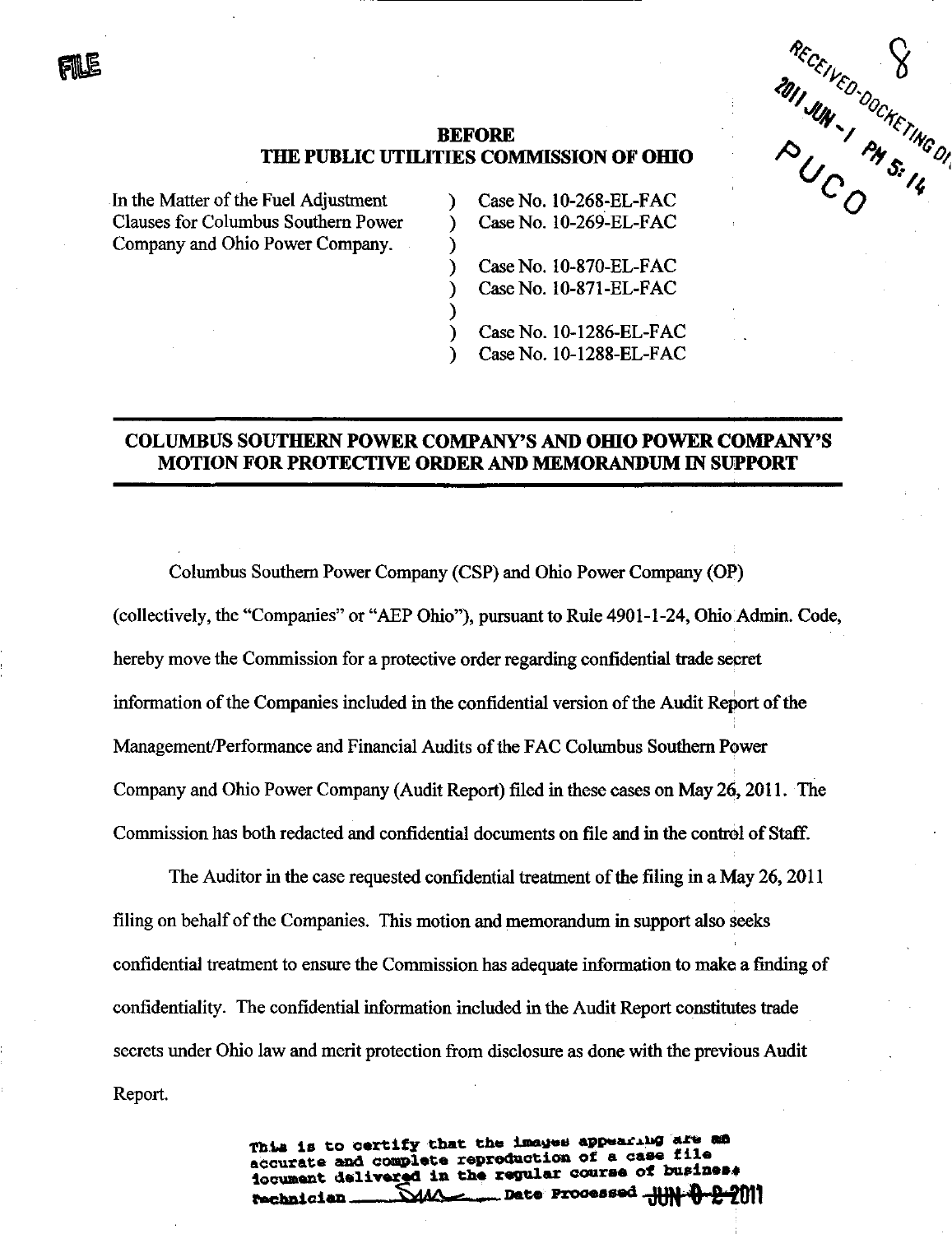#### MEMORANDUM IN SUPPORT

The Companies' motion requests that certain confidential information contained in the Audit Report be exempted from public disclosure as confidential, proprietary, competitively sensitive and trade secret information (the "Confidential Information").

#### Description Of The Confidential Information.

The Confidential Information includes certain information contained throughout the confidential version of the Audit Report. A public version of the Audit Report from which the Confidential Information was redacted has also been filed in this case. As may be seen even by a review of the redacted "public" version of the Audit Report, the Confidential Information includes coal inventory information on an individual plant and total company basis, specific fuel/consumables contract terms and conditions (including pricing) and planned purchasing information, other competitive financial and cost information, and competitive pricing information for Renewable Energy Certificates and emission allowances.

The Companies worked with the Auditor and Staff prior to the docketing of the report to ensure that any and all redacted information was not acquired by the Auditor from an independent source but from the Companies as confidential information. It was only upon verification of this fact did the Staff move forward with docketing of the Audit Report.

### The Confidential Information Derives Independent Economic Value By Reason Of The **Fact That It Is Not Publicly Available.** Fact That It Is Not Publicly Available.

The Confidential Information is not readily available in the public domain and the  $\mathbf{A}^{\text{c}}$  take steps to  $\mathbf{A}^{\text{c}}$  this information from public disclosure. Such information is information in competitively sensitively sensitively sensitive and a trade secret because competitors may use such data to de<br>The competitors may use such data to determine and a trade secret because of the competitors may use to determi  $\mathbf{r}$  companies to  $\mathbf{r}$  constraints and projected resource costs, detailed information about the operations of  $\mathbf{r}$ 

 $\overline{2}$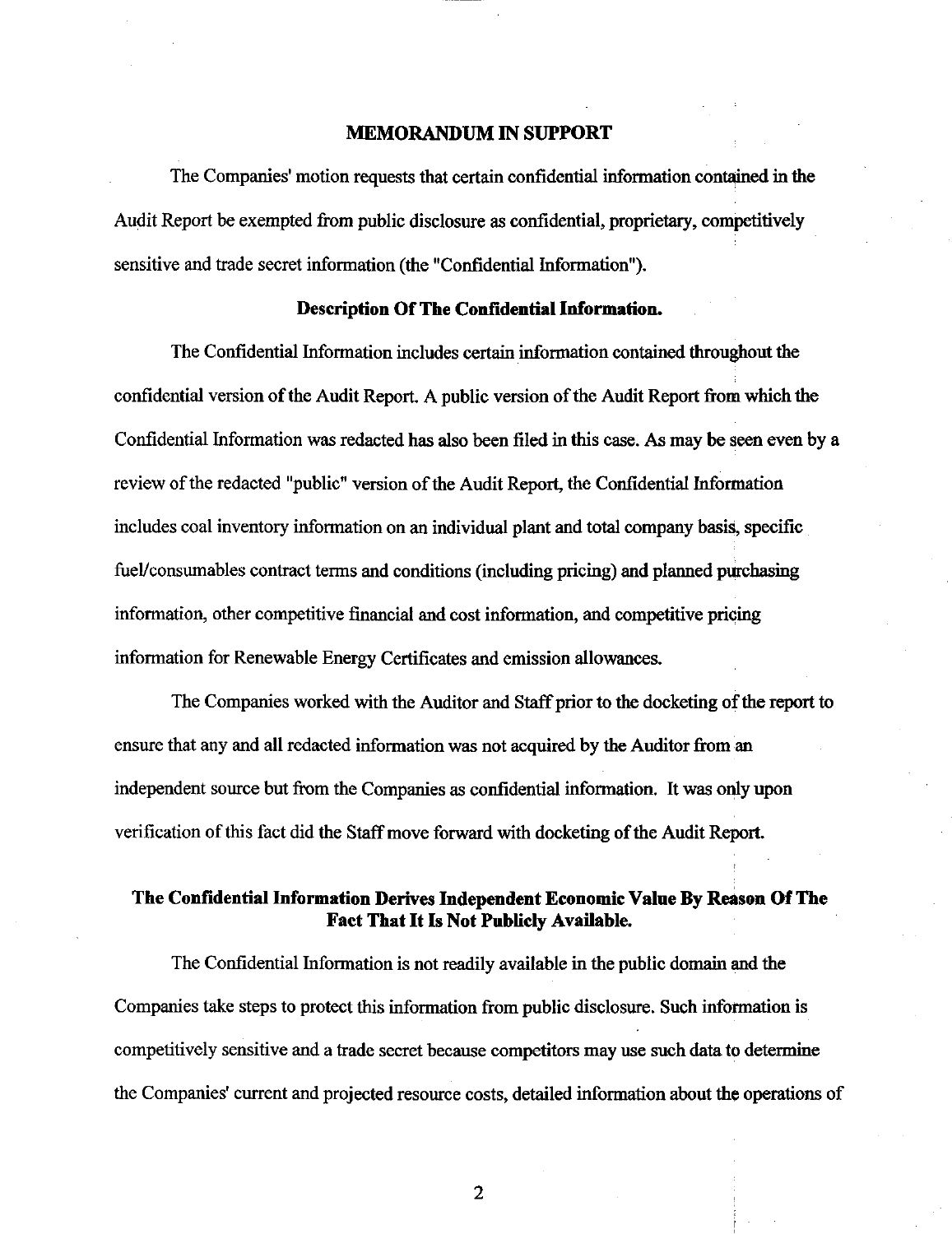CSP's and OPCo's facilities and the price at which the Companies have secured coal for their plants. The disclosure of such costs would adversely impact the Companies because it would permit competitors to better determine how to price their services and products, including the coal provided to the Companies' facilities. Further, the disclosure of the Companies' resource needs and costs would disincent the negotiation or competitive bidding process by allowing potential suppliers or vendors to know what the Companies' expectations are with respect to their resource needs and costs. Thus, these suppliers or vendors would have the advantage of knowing how to price their bids or negotiate to provide resources if they had access to the Confidential Information.

## The Information Is Neither Generally Known, Nor Readily Ascertainable By Proper Means By Other Persons Who Can Obtain Economic Value From Its Disclosure Or Use.

The Confidential Information is not available or ascertainable by other parties through normal or proper means; and that no reasonable amount of proper independent research could yield this information to other parties.

## The Information Is The Subject Of Efforts Reasonable Under The Circumstances To **Maintain Its Secrecy.**

The Companies and American Electric Power Service Corporation (AEPSC) acting on The Companies and American Electric Power Service  $\mathcal{L}$  and  $\mathcal{L}$  acting on  $\mathcal{L}$ behalf of the Companies make reasonable efforts under the circumstances that have been taken to behalf of the Companies make reasonable efforts under the circumstances that have been taken to maintain the secrecy of the Confidential Information. The Companies and AEPSC restrict the access of information to only those employees, officers and representatives of the Companies access of information to only those employees, only those employees, of the  $C$  the  $C$ and AEPSC who have a need to know about such information due to their job and management and AEPSC who have a new about such information due to the information due to the information due to the information due to the information due to the information due to the information due to the information due to the i responsibilities. The Companies and AEPSC limit public access to buildings housing the responsibilities. The Companies and AEPSC limit public access to buildings housing the Confidential Information by use of security guards. Persons not employed by the Companies and Confidential Information by use of security guards. Persons not employed by the Companies and AEPSC who are allowed past security guards at buildings where Confidential Information is kept

3

AEPSC who are allowed past security guards at buildings where  $\mathcal{L}_{\text{max}}$  where  $\mathcal{L}_{\text{max}}$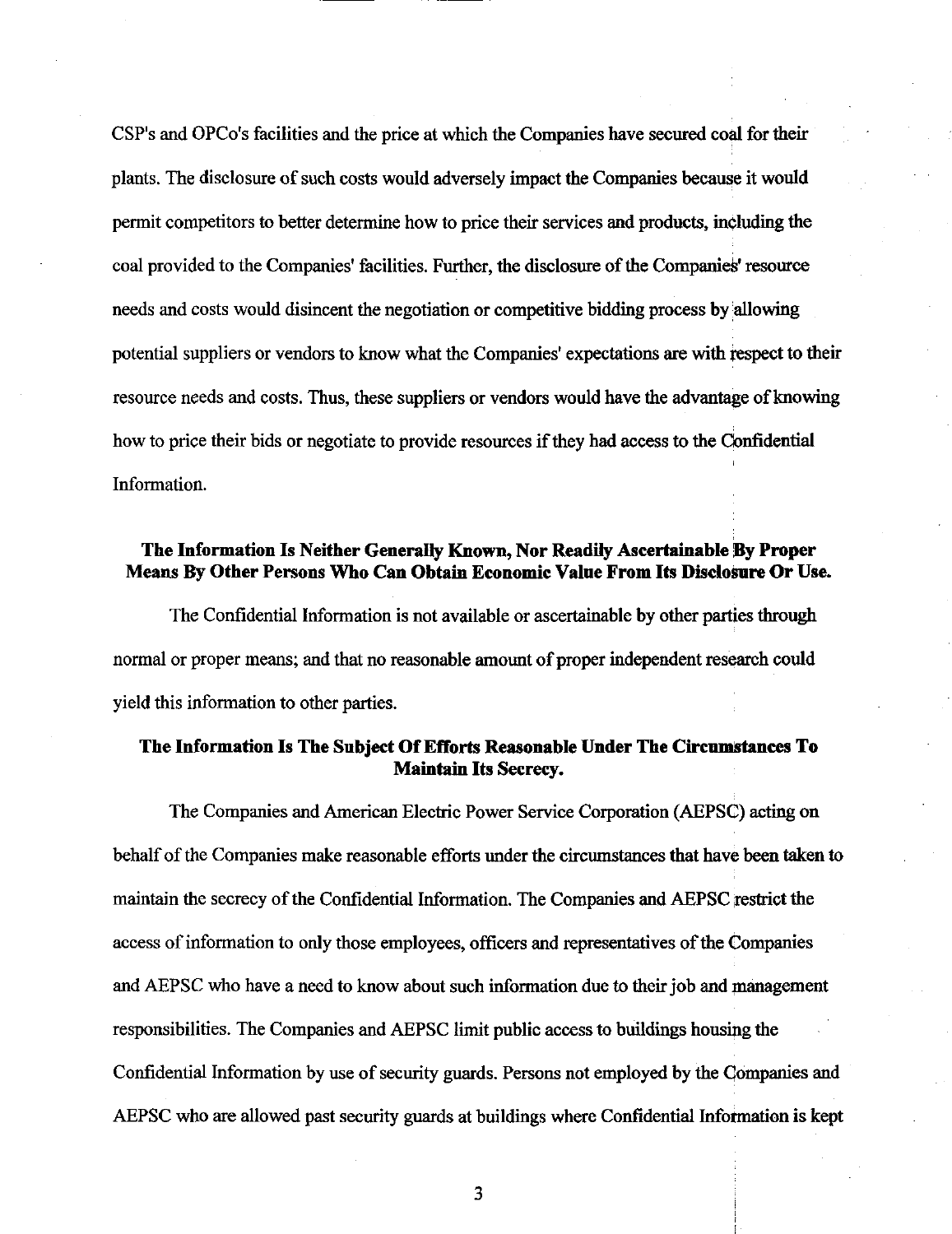are not permitted to walk within such buildings without an escort. The Companies' and AEPSC's files containing the Confidential Information are maintained separately from CSP's, OPCo's and AEPSC's general records and access to those files is restricted. Within the Companies and AEPSC, access to this information has been and will continue to be disclosed only to those employees, officers and representatives of the Companies and AEPSC who have a need to know about such information due to their job and management responsibilities. Outside CSP, OPCo and AEPSC, this information is only provided to certain persons who have a legitimate need to review the information to participate in this proceeding and who sign a confidentiality agreement.

#### Applicable Law

Rule 4901 -1 -24(D), Ohio Admin. Code, provides that the Commission or certain designated employees may issue an order which is necessary to protect the confidentiality of information contained in documents filed with the Commission's Docketing Division to the extent that state or federal law prohibits the release of the information and where non-disclosure of the information is not inconsistent with the purposes of Title 49 of the Revised Code.

The criteria for determining what should be kept confidential by the Commission is well established, and the Commission also long ago recognized its statutory obligation to protect trade secrets:

> The Commission is of the opinion that the "public records" statute must also be read in pari materia with Section 1333.61, Revised Code ("trade secrets" statute). The latter statute must be interpreted as evincing the recognition, on the part of the General Assembly, of the value of frade secret information.

In re: General Telephone Co.,Case No. 81-383-TP-AIR (Entry, February 17,1982). Likewise, the Commission has facilitated the protection of trade secrets in its rules (Rule

4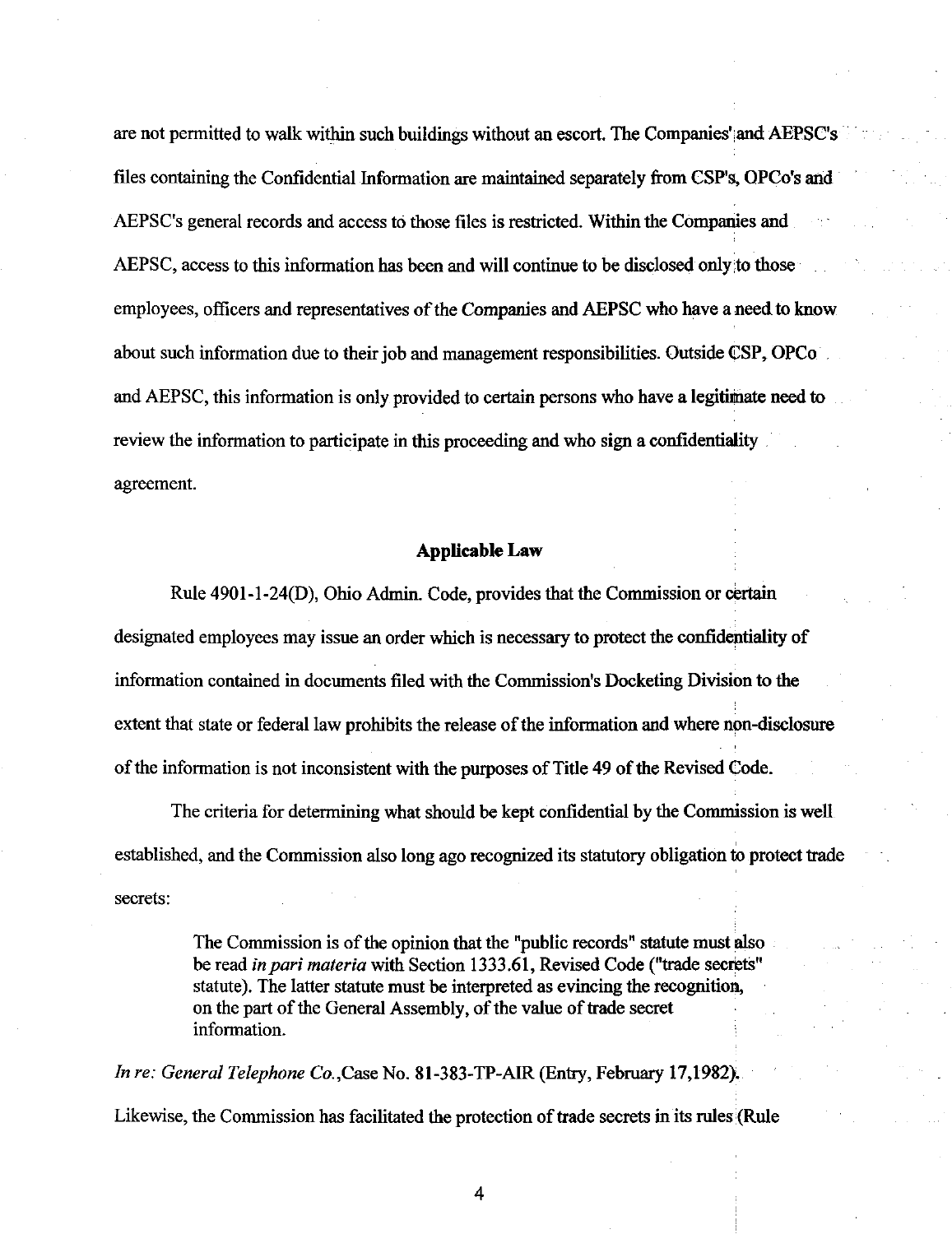4901-1- 24(A)(7), Ohio Admin. Code). The definition of a "trade secret" is set forth in the Uniform Trade Secrets Act: "Trade secret" means information, including the whole or any portion or phase of any scientific or technical information, design, process, procedure, formula, pattern, compilation, program, device, method, technique, or improvement, or any business information or plans, financial information or listing of names, addresses, or telephone numbers, that satisfies both of the following:

> (1) It derives independent economic value, actual or potential, from not being generally known to, and not being readily ascertainable by proper means by, other persons who can obtain economic value from its disclosure or use. (2) It is the subject of efforts that are reasonable under the circumstances to maintain its secrecy.

## R.C. § 1333.61(D).

This definition clearly reflects the state policy favoring the protection of frade secrets such as the information which is the subject of this motion. Courts of other jurisdictions have held that not only does a public utilities commission have the authority to protect the trade secrets of the companies subject to its jurisdiction, the frade secrets statute creates a duty to protect them. New York Tel Co. v. Puh. Serv. Comm. N. Y., 56 N.Y. 2d 213 (1982). Indeed, for the Commission to do otherwise would be to negate the protections the Ohio Genetal Assembly has granted to all businesses, including public utilities, through the Uniform Trade Secrets Act. This Commission has previously carried out its obligations in this regard in numerous proceedings. See, e.g., Elyria Tel Co., Case No. 89-965-TP-AEC (Finding and Order, September 21, 1989); Ohio Bell Tel. Co, Case No. 89-718-TP-ATA (Finding and Order, May 31,1989); Columbia Gas of Ohio. Inc. Case No. 90-17-GA-GCR (Enfry, August 7,1990).

In Pyromatics, Inc. v. Petruziello, 7 Ohio App. 3d 131,134-135 (Cuyahoga County

5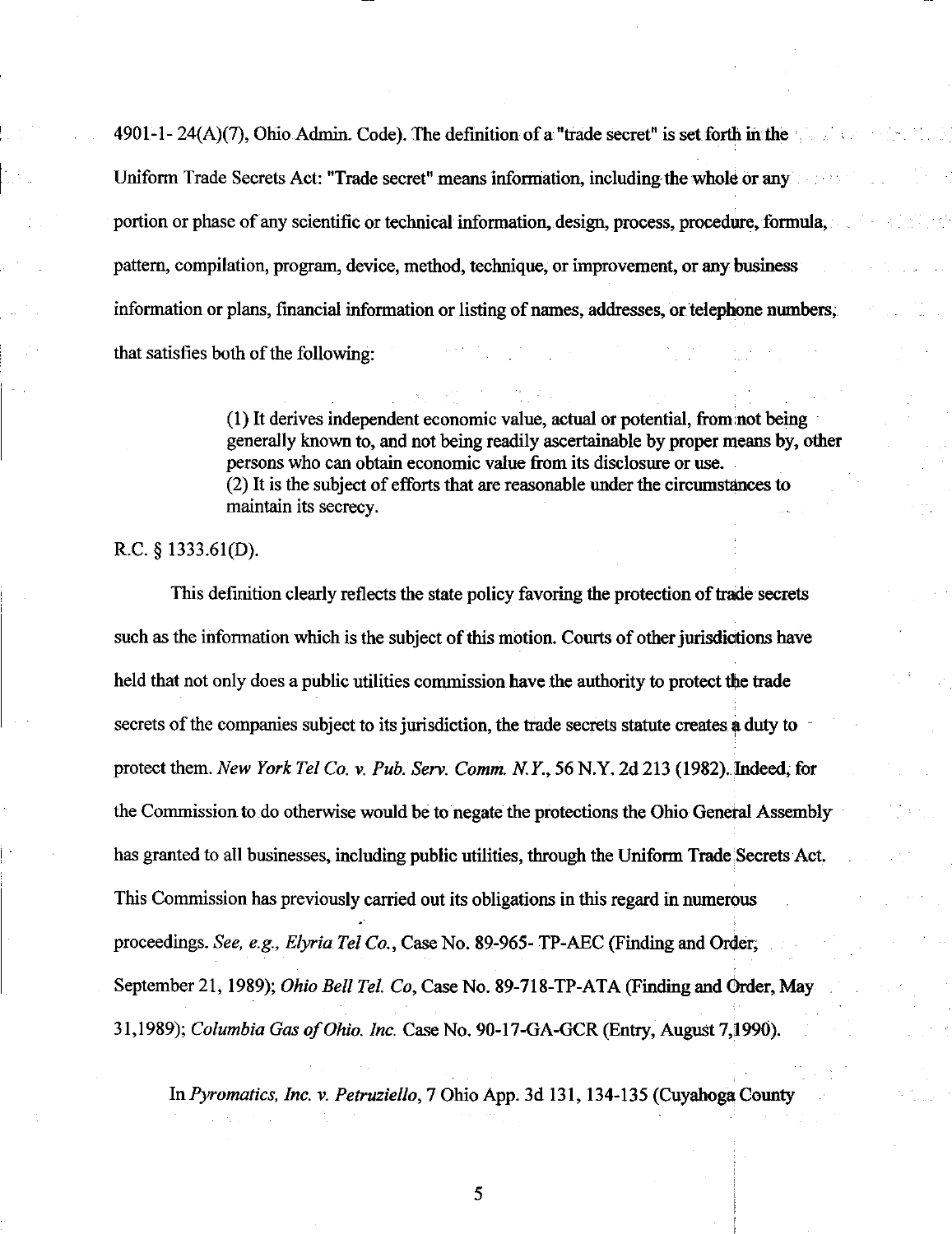# 1983), the Court of Appeals, citing Koch Engineering Co. v. Faulconer, 210 U.S.P.Q. 854, 861

(Kansas 1980), has delineated factors to be considered in recognizing a frade secret:

(1) The extent to which the information is known outside the business, (2) the extent to which it is known to those inside the business, i.e., by the employees, (3) the precautions taken by the holder of the trade secret to guard the secrecy of the information, (4) the savings effected and the value to the holder in having the information as against competitors, (5) the amount of effort or money expended in obtaining and developing the information, and (6) the amount of time and expense it would take for others to acquire and duplicate the information.

#### The Commission Previously Granted Protection to Similar Information

The Examiner in the 2009 audit granted confidential treatment to similar information. In an Entry dated June 29,2010, the Attorney Examiner found that the items in the Audit Report of calendar year 2009that the information redacted from the confidential version of the report constituted trade secret information, and prohibited disclosure. (Case Nos. 09-872-EL-FAC and 09-873-EL-FAC, June 29,2010 Entry). The mformation currently redacted covered many of the same information of that prior report as items subject to the scope of the Commission ordered audit. The contract of the contract of the contract of the contract of the contract of the contract of the contract of the contract of the contract of the contract of the contract of the contract of the contract of the con

Applying these factors, and the Commission's precedent, to the Companies' Confidential Information, it is clear that a protective order should be granted. It is precisely the kind of information which companies go to great lengths to keep confidential. The previous approval was for the eighteen-month period contemplated by Rule 4901-1-24 (F), Ohio Admin. Code. The Companies would prefer a longer period but will accept the same freatment as the prior audit report with the right to extend the confidentiality in a later filing.

Public disclosure of such information could impair the Companies' efforts to procure fuel for their generating plants on a competitive basis, and could adversely affect their ability to obtain terms, conditions and prices for their fuel supplies as advantageous as those that would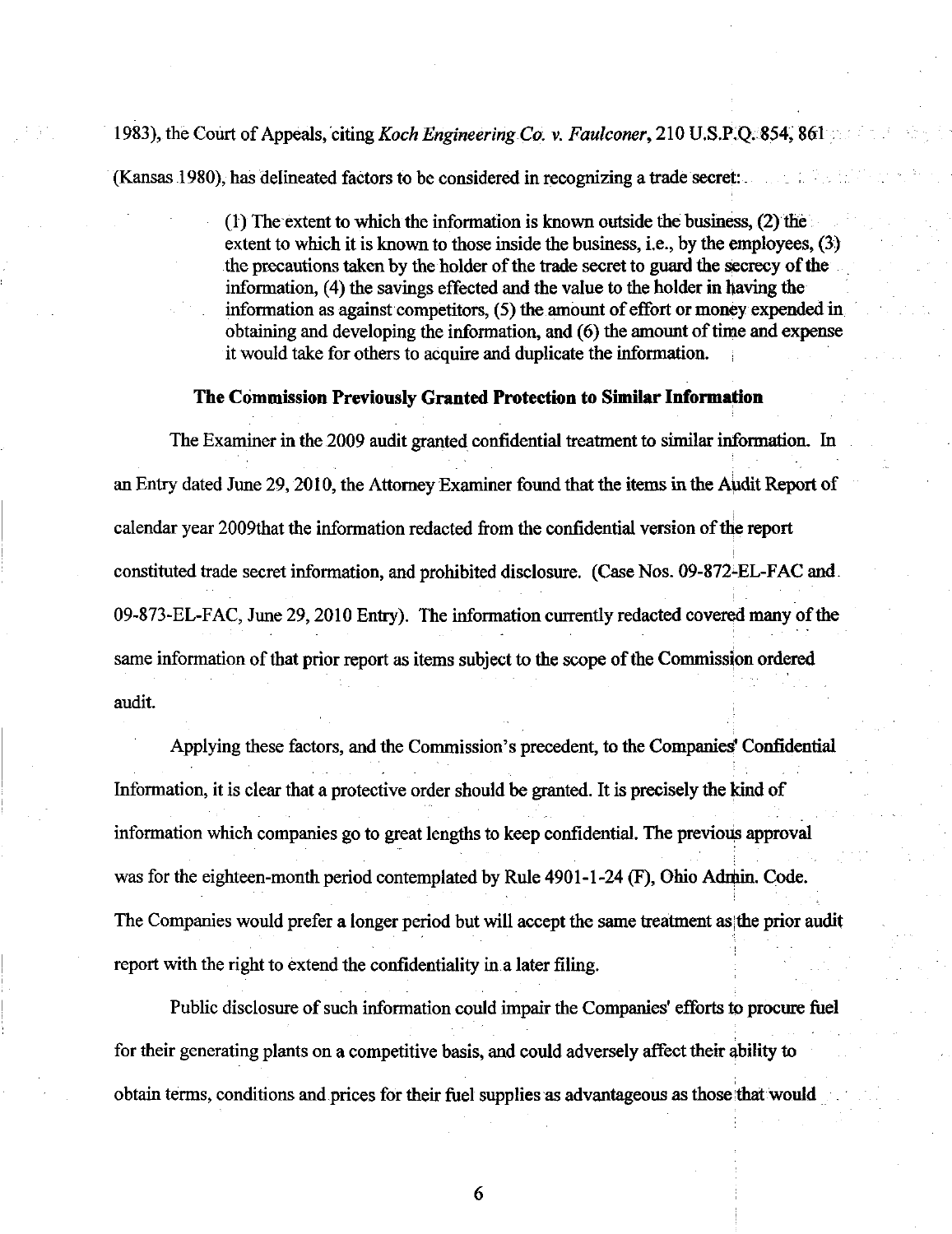otherwise be possible. On the other hand, public disclosure of this information is not likely to assist the Commission in carrying out its duties. The Companies have already executed protective agreements with the Ohio Consumers' Counsel and the Industrial Energy Users-Ohio and provided the confidential version of the report to those entities. The Companies also provided a copy of a protective agreement to the OMA Energy Group for execution.

## Conclusion

For the above reasons the Companies request that the Commission grant its motion to protect the redacted portions of the Audit Report.

Respectfully submitted.

Matthew J. Satterwhite Anne M. Vogel American Electric Power Corporation 1 Riverside Plaza, 29<sup>th</sup> Floor Columbus, Ohio 43215-2373 Telephone: (614) 716-1608 Facsimile: (614) 716-2950 misatterwhite@aep.com amvogel@aep.com

Counsel for Columbus Southern Power Company and Ohio Power Company